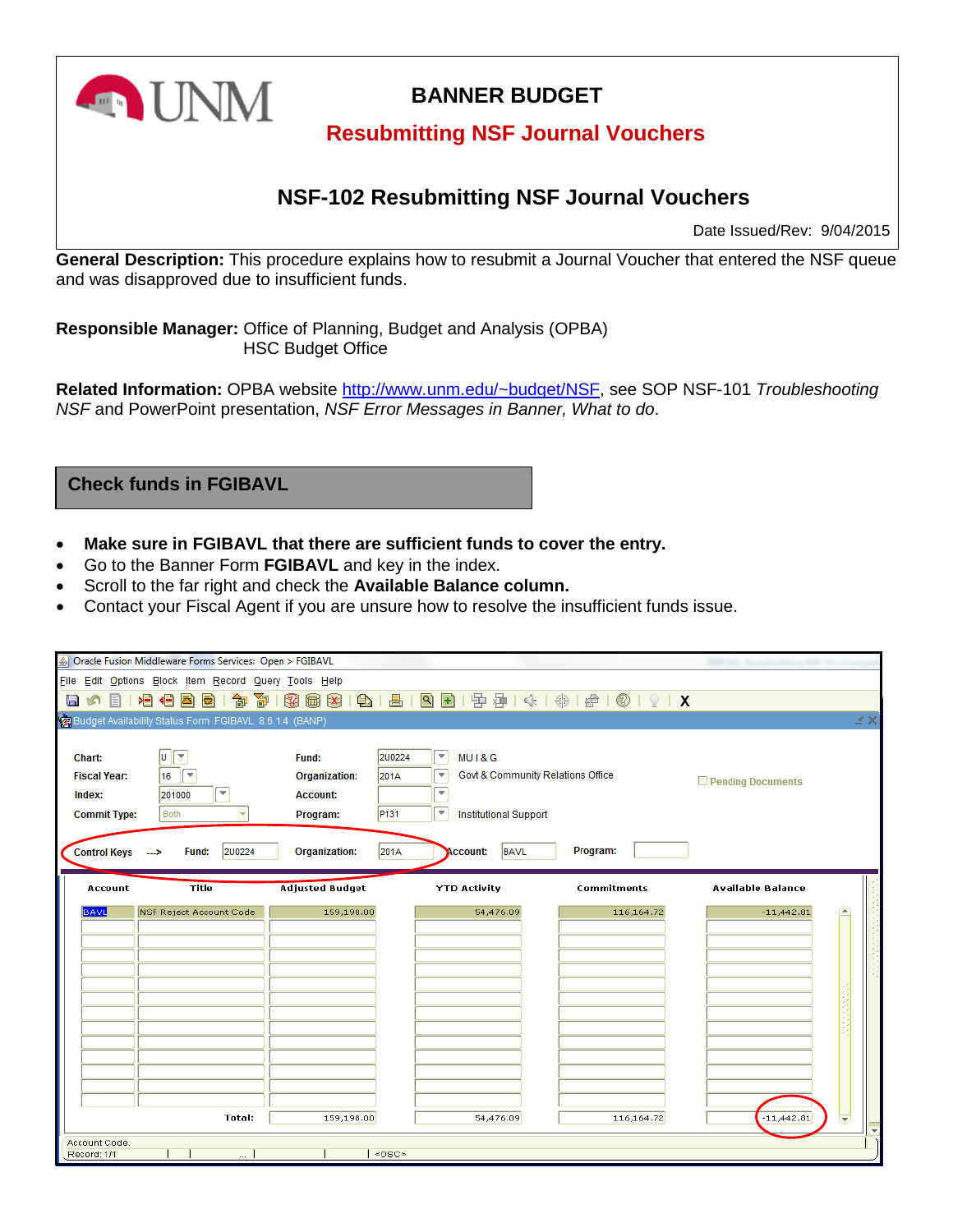#### **Access Journal Voucher in FGIJSUM**

- Once you have resolved the insufficient funds issue, pull the journal voucher up in the Banner Form **FGIJSUM**.
- If the status indicator has an "N" on the record, this means an NSF condition exists.
- Each record must have a "P" for postable.

| <b>Soracle Developer Forms Runtime - Web: Open &gt; FGAJVCQ.- FGIJSUM</b>                                                                       |                       |                          |               |                                        | EIEIX            |  |  |  |
|-------------------------------------------------------------------------------------------------------------------------------------------------|-----------------------|--------------------------|---------------|----------------------------------------|------------------|--|--|--|
| File Edit Options Block Item Record Query Tools Help                                                                                            |                       |                          |               |                                        |                  |  |  |  |
| 日の日1日目目見13日目目1日1日1日1日1日 1日目目目 111                                                                                                               |                       |                          |               |                                        |                  |  |  |  |
| Journal Voucher Summary Form FGIJSUM 8.4 (BANP)                                                                                                 |                       |                          |               |                                        | ビン               |  |  |  |
| <b>Transaction Date:</b><br><b>Document Total:</b><br>Document:<br>Submission:<br>$\vert \nabla \vert$<br>0282789<br>$\overline{0}$<br>5,000.00 |                       |                          |               |                                        |                  |  |  |  |
| <b>Status Sequence Type</b><br>COA Index                                                                                                        | <b>Fund</b><br>Orgn   | Prog<br>Acct             | Actv<br>Locn  | <b>Transaction Amount Debit/Credit</b> |                  |  |  |  |
| JE <sub>2</sub><br>υ<br>201003<br>$\mathbf{1}$                                                                                                  | <b>2U0224</b><br>201A | 3100<br>P131             | 031B03        | 2,500.00<br>D                          | $\blacktriangle$ |  |  |  |
| Γ<br>JE <sub>2</sub><br>2 <sup>1</sup><br>201003                                                                                                | 2U0224<br>201A        | P <sub>131</sub><br>3800 | 031B03        | c<br>2,500.00                          |                  |  |  |  |
| Each box in the Status field should                                                                                                             |                       |                          |               |                                        |                  |  |  |  |
| have a "P" for Postable. There are                                                                                                              |                       |                          |               |                                        |                  |  |  |  |
| insufficient funds for the transaction if<br>the Status is an "N".                                                                              |                       |                          |               |                                        |                  |  |  |  |
|                                                                                                                                                 |                       |                          |               |                                        |                  |  |  |  |
|                                                                                                                                                 |                       |                          |               |                                        |                  |  |  |  |
|                                                                                                                                                 |                       |                          |               |                                        |                  |  |  |  |
|                                                                                                                                                 |                       |                          |               |                                        |                  |  |  |  |
|                                                                                                                                                 |                       |                          |               |                                        |                  |  |  |  |
|                                                                                                                                                 |                       |                          |               |                                        |                  |  |  |  |
|                                                                                                                                                 |                       |                          |               |                                        |                  |  |  |  |
|                                                                                                                                                 |                       |                          |               |                                        |                  |  |  |  |
|                                                                                                                                                 |                       |                          |               |                                        |                  |  |  |  |
|                                                                                                                                                 |                       |                          |               |                                        |                  |  |  |  |
|                                                                                                                                                 |                       |                          |               |                                        |                  |  |  |  |
|                                                                                                                                                 |                       |                          | <b>Total:</b> | 5,000.00                               |                  |  |  |  |
|                                                                                                                                                 |                       |                          |               |                                        |                  |  |  |  |
| Status Indicator: (P)ostable, (E)rror, (N)SF Error.                                                                                             |                       |                          |               |                                        |                  |  |  |  |
| Record: 1/2<br>$\overline{\phantom{a}}$                                                                                                         | <0SC>                 |                          |               |                                        |                  |  |  |  |

### **Re-key problem records in FGAJVCQ**

- Go to the Banner Form FGAJVCQ and pull up the problem records and rekey the index and account code.
- If sufficient funds exist, the status indicator should change to a "P."
- Go to Access Completion and click on "In Process."